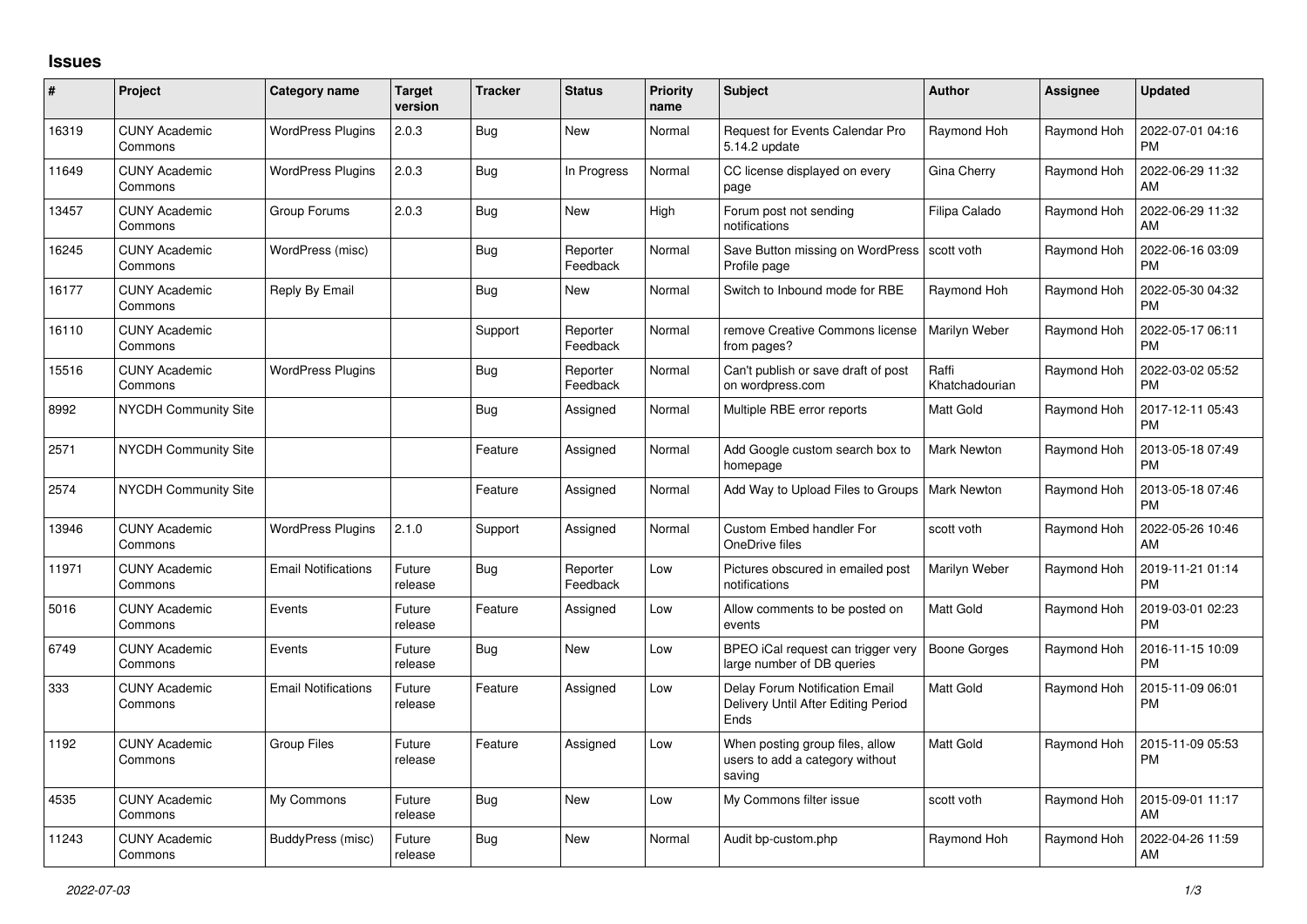| #     | Project                         | Category name            | Target<br>version | <b>Tracker</b> | <b>Status</b>        | <b>Priority</b><br>name | <b>Subject</b>                                                     | <b>Author</b>           | Assignee    | <b>Updated</b>                |
|-------|---------------------------------|--------------------------|-------------------|----------------|----------------------|-------------------------|--------------------------------------------------------------------|-------------------------|-------------|-------------------------------|
| 13358 | <b>CUNY Academic</b><br>Commons | Group Forums             | Future<br>release | Feature        | <b>New</b>           | Normal                  | Improved UI for group forum<br>threading settings                  | Boone Gorges            | Raymond Hoh | 2021-11-19 12:27<br><b>PM</b> |
| 14496 | <b>CUNY Academic</b><br>Commons | Domain Mapping           | Future<br>release | Bug            | <b>New</b>           | Normal                  | Mapped domain SSO uses<br>third-party cookies                      | Raymond Hoh             | Raymond Hoh | 2021-05-24 04:03<br><b>PM</b> |
| 7115  | <b>CUNY Academic</b><br>Commons | Groups (misc)            | Future<br>release | Feature        | Reporter<br>Feedback | Normal                  | make licensing info clear during<br>group creation                 | Matt Gold               | Raymond Hoh | 2020-12-08 11:32<br>AM        |
| 10659 | <b>CUNY Academic</b><br>Commons | Group Forums             | Future<br>release | Feature        | Assigned             | Normal                  | Post to multiple groups via email                                  | Matt Gold               | Raymond Hoh | 2018-11-15 12:54<br>AM        |
| 5282  | <b>CUNY Academic</b><br>Commons | Social Paper             | Future<br>release | <b>Bug</b>     | <b>New</b>           | Normal                  | Replying via email directs to paper<br>but not individual comment. | Marilyn Weber           | Raymond Hoh | 2016-03-02 01:48<br><b>PM</b> |
| 3939  | <b>CUNY Academic</b><br>Commons | <b>WordPress Plugins</b> | Future<br>release | Bug            | Hold                 | Normal                  | Activity stream support for<br>Co-Authors Plus plugin              | Raymond Hoh             | Raymond Hoh | 2015-11-09 06:13<br><b>PM</b> |
| 3517  | <b>CUNY Academic</b><br>Commons | My Commons               | Future<br>release | Feature        | Assigned             | Normal                  | Mute/Unmute My Commons<br>updates                                  | Matt Gold               | Raymond Hoh | 2015-11-09 01:19<br><b>PM</b> |
| 3192  | CUNY Academic<br>Commons        | Group Forums             | Future<br>release | Feature        | Assigned             | Normal                  | Customizable forum views for<br>bbPress 2.x group forums           | Boone Gorges            | Raymond Hoh | 2015-11-09 12:47<br><b>PM</b> |
| 4388  | <b>CUNY Academic</b><br>Commons | WordPress (misc)         | Future<br>release | Bug            | Assigned             | Normal                  | Repeated request for<br>authentication.                            | Alice.Lynn<br>McMichael | Raymond Hoh | 2015-08-11 07:35<br><b>PM</b> |
| 3536  | <b>CUNY Academic</b><br>Commons | My Commons               | Future<br>release | Feature        | Assigned             | Normal                  | Infinite Scroll on My Commons<br>page                              | Matt Gold               | Raymond Hoh | 2015-04-13 04:42<br><b>PM</b> |
| 3662  | <b>CUNY Academic</b><br>Commons | <b>SEO</b>               | Future<br>release | Feature        | Assigned             | Normal                  | Duplicate Content/SEO/Google<br>issues                             | Matt Gold               | Raymond Hoh | 2015-04-13 04:37<br><b>PM</b> |
| 3577  | <b>CUNY Academic</b><br>Commons | My Commons               | Future<br>release | Design/UX      | Assigned             | Normal                  | Replies to items in My Commons                                     | Matt Gold               | Raymond Hoh | 2015-04-09 05:19<br><b>PM</b> |
| 3492  | <b>CUNY Academic</b><br>Commons | <b>WordPress Themes</b>  | Future<br>release | Support        | Assigned             | Normal                  | Add CBOX theme to the Commons                                      | scott voth              | Raymond Hoh | 2014-10-08 05:55<br><b>PM</b> |
| 5691  | <b>CUNY Academic</b><br>Commons | Blogs (BuddyPress)       | Future<br>release | Bug            | Assigned             | High                    | Differing numbers on Sites display                                 | Matt Gold               | Raymond Hoh | 2016-06-13 01:37<br><b>PM</b> |
| 14994 | <b>CUNY Academic</b><br>Commons | cdev.gc.cuny.edu         | Not tracked       | Support        | In Progress          | Normal                  | Clear Cache on CDEV                                                | scott voth              | Raymond Hoh | 2021-12-07 03:51<br><b>PM</b> |
| 14983 | <b>CUNY Academic</b><br>Commons | WordPress (misc)         | Not tracked       | Support        | Reporter<br>Feedback | Normal                  | 'Read More" tag not working                                        | Rebecca Krisel          | Raymond Hoh | 2021-11-23 01:17<br><b>PM</b> |
| 13430 | <b>CUNY Academic</b><br>Commons | Reply By Email           | Not tracked       | Bug            | <b>New</b>           | Normal                  | Delay in RBE                                                       | Luke Waltzer            | Raymond Hoh | 2020-10-13 11:16<br>AM        |
| 13328 | <b>CUNY Academic</b><br>Commons | Group Forums             | Not tracked       | Bug            | Reporter<br>Feedback | Normal                  | cross-posting in two related groups                                | Marilyn Weber           | Raymond Hoh | 2020-09-15 10:39<br><b>PM</b> |
| 13286 | <b>CUNY Academic</b><br>Commons |                          | Not tracked       | Support        | <b>New</b>           | Normal                  | problem connecting with<br>WordPress app                           | Marilyn Weber           | Raymond Hoh | 2020-09-08 11:16<br>AM        |